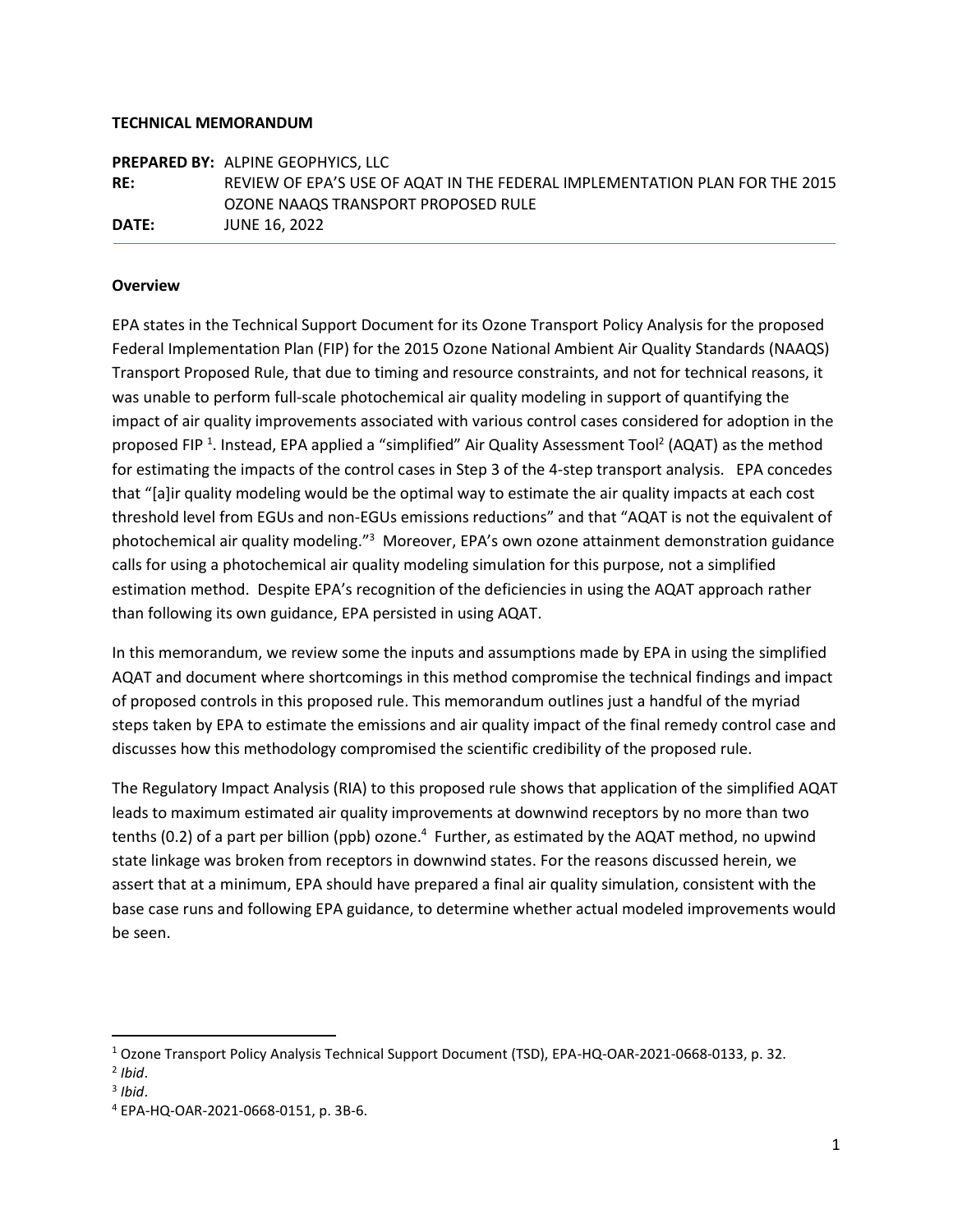#### **Background**

EPA's *Modeling Guidance for Demonstrating Air Quality Goals for Ozone, PM2.5 and Regional Haze<sup>5</sup>* ("Modeling Guidance") reflects the EPA's recommendations for how air agencies should conduct air quality modeling and related technical analyses to satisfy model attainment demonstration requirements for the 2015 ozone NAAQS. The document describes how to apply air quality models to generate the predictions used to evaluate attainment, primarily to nonattainment areas for which modeling is required, or desired. The guidance is intended for use by "the EPA headquarters and Regional offices; federal land managers of mandatory Class I federal areas; state, local and tribal air quality management authorities, and the general public."<sup>6</sup>

This Modeling Guidance outlines the process for utilizing the photochemical model to assess proposed control strategies for attaining air quality goals. When EPA's modeling guidance is followed, the photochemical model is run several times in a consistent manner so that the results of the model runs are comparable. First, the air quality model is setup and run for a base year using emissions and meteorological data for a past year. The meteorological and air quality model results are evaluated against available observations and a decision is made if the model performance is adequate for air quality planning. In the next step, a future year base case emissions inventory is prepared and input into the model to assess the future year air quality concentrations. The final step is to apply controls to the sources in the emissions inventory for a future year emissions inventory and re-run the future year model. The results of the future year control case model to are compared to the future year base case to determine the air quality benefit of the proposed control strategy.

In the proposed rule, the approach that EPA took, using the simplified AQAT instead of conducting photochemical air quality modeling, introduced large uncertainties into this conceptually simple approach which have rendered the results technically uncertain and too tenuous to support the imposition of the proposed control measures.

The Comprehensive Air Quality Model with Extensions (CAMx version 7.10) and CAMx Ozone Source Apportionment Technology/Anthropogenic Precursor Culpability Analysis (OSAT/APCA) technique was used to model ozone contributions in Step 1 (attainment determination) and in Step 2 (upwind state linkage) of the transport rule framework. These base case simulations were also used as the basis for the 2026 projection year sensitivity scenario where all EGU and non-EGU NOx emissions were reduced by 30% in each state.

In the CAMx photochemical model EPA utilized electric generating unit (EGU) emissions projections estimated using the Integrated Planning Model (IPM), a linear programming model that accounts for variables and information such as energy demand, planned unit retirements, and planned rules to forecast unit-level energy production and configurations. According to EPA, the IPM model output is a reflection of the system's modeled compliance response to the policy associated with the base case scenario (e.g., all promulgated controls on-the-books or on-the-way by 2023 or 2026 accounting for

<sup>5</sup> EPA-HQ-OAR-2021-0668-0072.

<sup>6</sup> *Id*.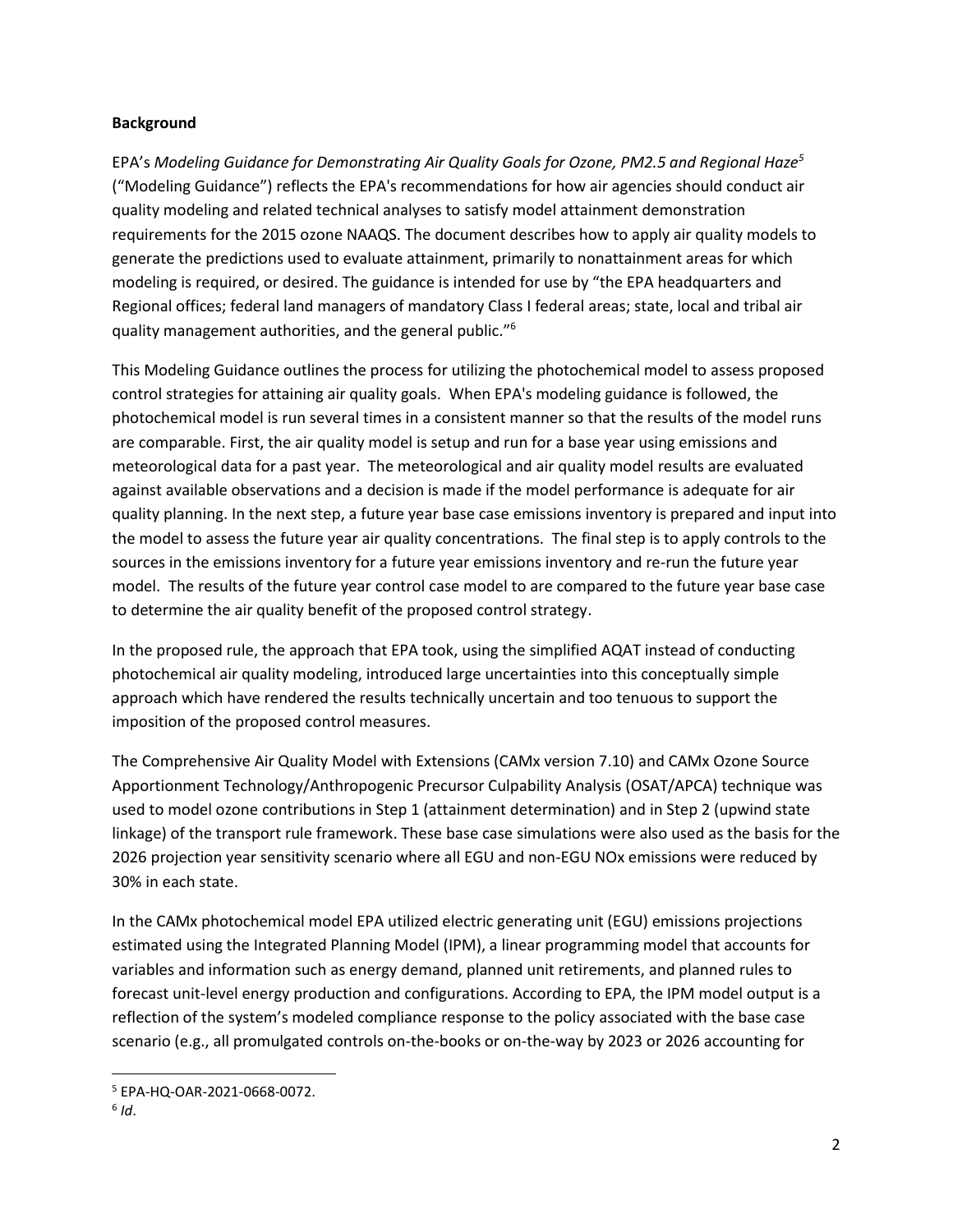economic and environmental constraints).<sup>7</sup> The EPA's base case model projections are calculated using a set of base year reference data (including NEEDS<sup>8</sup>), the ratio of the future year seasonal generation in the IPM parsed file, and the base year seasonal generation at each unit for each fuel type in the unit as derived from recent Energy Information Administration (EIA) tables and the National Emission Inventory (NEI). The CAMx based case model outputs reflect EPA's future year air quality projections without the proposed changes to CSAPR.

Independent of these air quality simulations, EPA prepared an alternative projection of EGU emissions using an adjusted historical data ("Engineering Analytics" (EA)) approach. This EA approach uses the historical representative emissions and operating data reported under 40 CFR Part 75 for covered units (which were 2021 ozone-season data at the time of EPA analysis for the proposed rule) and were used as the basis for state-level budget calculation and the control and cost assessments of the policy cases in the AQAT.<sup>9</sup> EPA states that the EA approach is a tool that builds estimates of future unit-level and statelevel emissions based on exogenous changes to historical heat input and emissions data reflecting fleet changes that will occur after the last year of available data.<sup>10</sup> However, the EA approach results in emission projections at individual units and facilities that in many cases are distinctly different than what was generated by the IPMv6 summer 2021 reference case.

EPA concedes that AQAT is not the equivalent of photochemical air quality modeling and that air quality modeling would be the optimal way to estimate the ozone impacts at each cost threshold level from EGU and non-EGU emissions reductions<sup>11</sup>. However, they state that due to time and resource limitations they were unable to use photochemical air quality modeling for all but a few emissions scenarios. Therefore, to estimate the air quality impacts for the various levels of emission reductions, EPA used a simplified air quality assessment tool. The simplified tool required "calibration" to estimate the changes in ozone concentration at downwind receptors relative to changes in upwind emissions. This calibration involves the development of relationships between two photochemical air quality model simulations and ozone season emission changes (a metric represented as ppb/ton) at the state level. While EPA indicates that these relationships and calibration factors are "adequate" for this purpose, they recognize the significant limitations in using AQAT and that the simplified tool's approach does not account for the impact of spatial and category specific emission changes on downwind ozone concentrations.

EPA notes that "this downwind air quality improvement is assumed to be indifferent to the source sector or the location of the particular emission source within the state where the ton was reduced. For

<sup>9</sup> Ozone Transport Policy Analysis TSD, EPA-HQ-OAR-2021-0668-0133, p. 4. <sup>10</sup> *Ibid*.

<sup>7</sup> See: https://www.epa.gov/system/files/documents/2021-09/epa-platform-v6-summer-2021-reference-case-09- 11-21-v6.pdf

<sup>8</sup> National Electric Energy Data System or "NEEDS" database contains the generation unit records used to construct the "model" plants that represent existing and planned/committed units in EPA modeling applications of IPM. NEEDS includes basic geographic, operating, air emissions, and other data on these generating units. [https://www.epa.gov/power-sector-modeling/national-electric-energy-data-system-needs-v6;](https://www.epa.gov/power-sector-modeling/national-electric-energy-data-system-needs-v6) see also the description of how the IPM process at: https://www.epa.gov/power-sector-modeling/documentation-epas-powersector-modeling-platform-v6-summer-2021-reference.

<sup>&</sup>lt;sup>11</sup> Ozone Transport Policy Analysis TSD, EPA-HQ-OAR-2021-0668-0133, p. 32.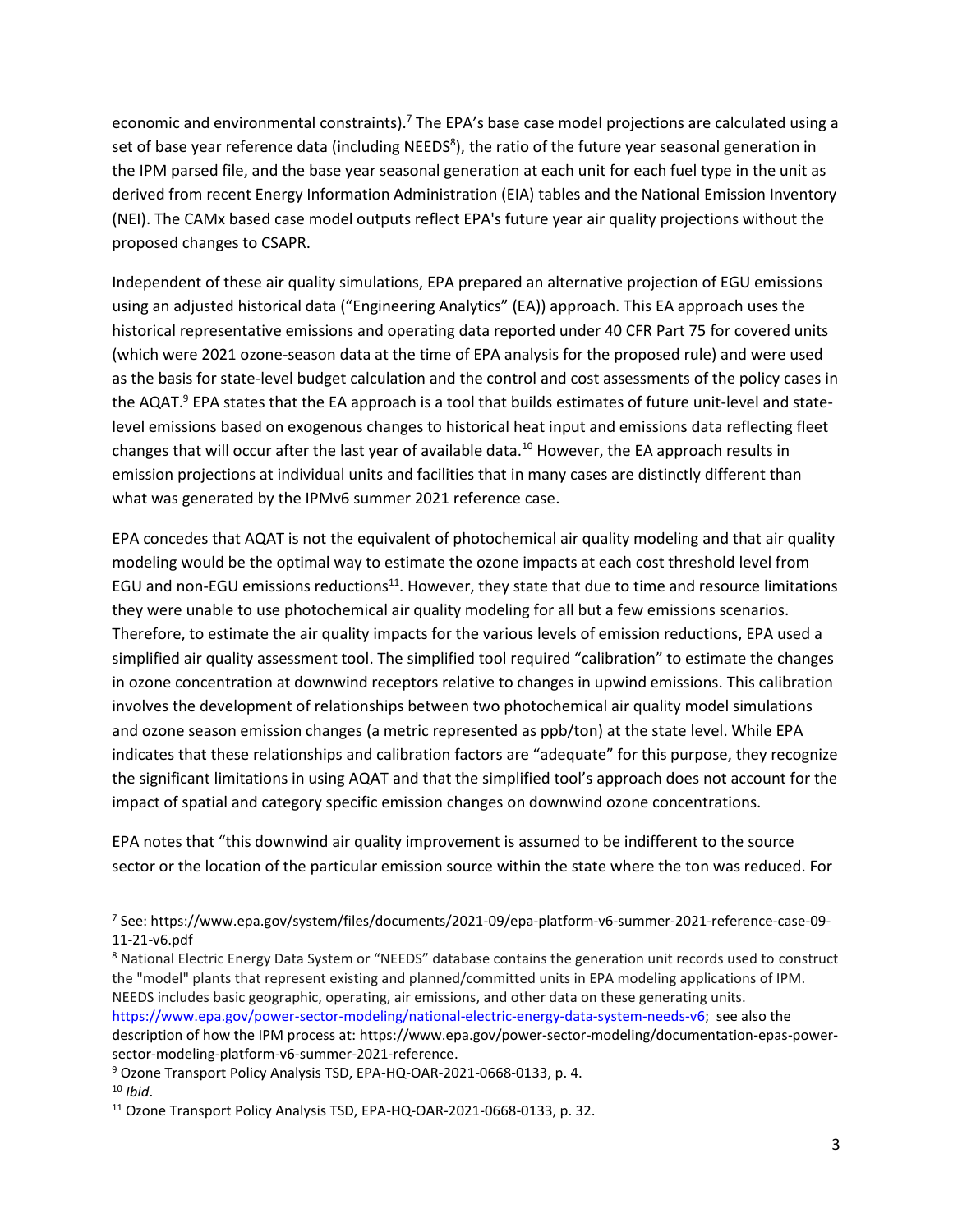example, reducing one ton of NOX emissions from the power sector is assumed to have the same downwind ozone reduction as reducing one ton of NOX emissions from the non-EGU source sector. Similarly, when we are using the alternative calibration factors, we assume that reducing a ton of emissions from the power sector has the same effect as reducing a ton of emissions from the mobile source sector." 12

Note that EPA's emissions modeling platform used for the proposed rule is the 2016v2 platform. EPA developed this platform in the spring-summer of 2021 because it had received comments as part of the prior Revised CSAPR Update rulemaking that it was using out of date emissions inventory data. EPA agreed, stating that "by spring of 2021 it was necessary to make updates to the inventories to perform credible / defensible modeling in CY202113". EPA stated that it used some more up-to-date sources (2017 NEI data, MOVES3, and AEO2021) for projections; but EPA did not make the 2016v2 platform available until September 2021 and requested states and stakeholders to comment on that platform by mid-December 2021. EPA did not use the supplied emissions update for this proposed rulemaking.

Notwithstanding the fact that EPA had requested, but has not yet incorporated, comments<sup>14</sup> on the 2016v2 emissions modeling platform and associated emissions projections of that platform, EPA's use of one modeling projection for the basis of the air quality calculations (CAMx using IPM, 2016v2 platform) and a separate, different, one (AQAT/EA based) for the estimate of the state level emission budgets and potential control case analyses in Step 3, is inconsistent, at best.

### **EGU Emission Projection Differences**

As noted earlier, EPA projects future year ozone design values and links upwind state emissions to future year downwind nonattainment based on future year EGU emission inventories calculated with IPM<sup>15</sup>. Included in the IPM/CAMx simulation are assumptions related to emissions distribution associated with the operation, control, or retirement of individual EGUs within the scenario<sup>16</sup>. Therefore, EPA's calculation of future year base case air quality, including the design values and significant contribution calculations, reflects the operating characteristics of individual EGUs on a handful of modeled days and associated meteorologically-derived back trajectories in 2016 and each future year.

In contrast to the IPM and resultant CAMx modeling, EPA additionally has calculated state level budgets, control costs, and associated emission reductions utilizing an alternative base case using its EA method. This EA is used in Step 3 of this proposed rules and is inconsistent with projections used in Step 1 and Step 2.

<sup>12</sup> Ozone Transport Policy Analysis TSD, EPA-HQ-OAR-2021-0668-0133, p. 33.

<sup>&</sup>lt;sup>13</sup> See EPA Summary of Comments on the 2016v2 platform, available at:

https://gaftp.epa.gov/Air/emismod/2016/v2/reports/comments/Summary\_of\_2016v2\_comments\_by\_sector\_013 12022.pdf.

<sup>14</sup> *Ibid*.

<sup>15</sup> EPA-HQ-OAR-2021-0668-0099.

<sup>16</sup> EPA-HQ-OAR-2021-0668-0064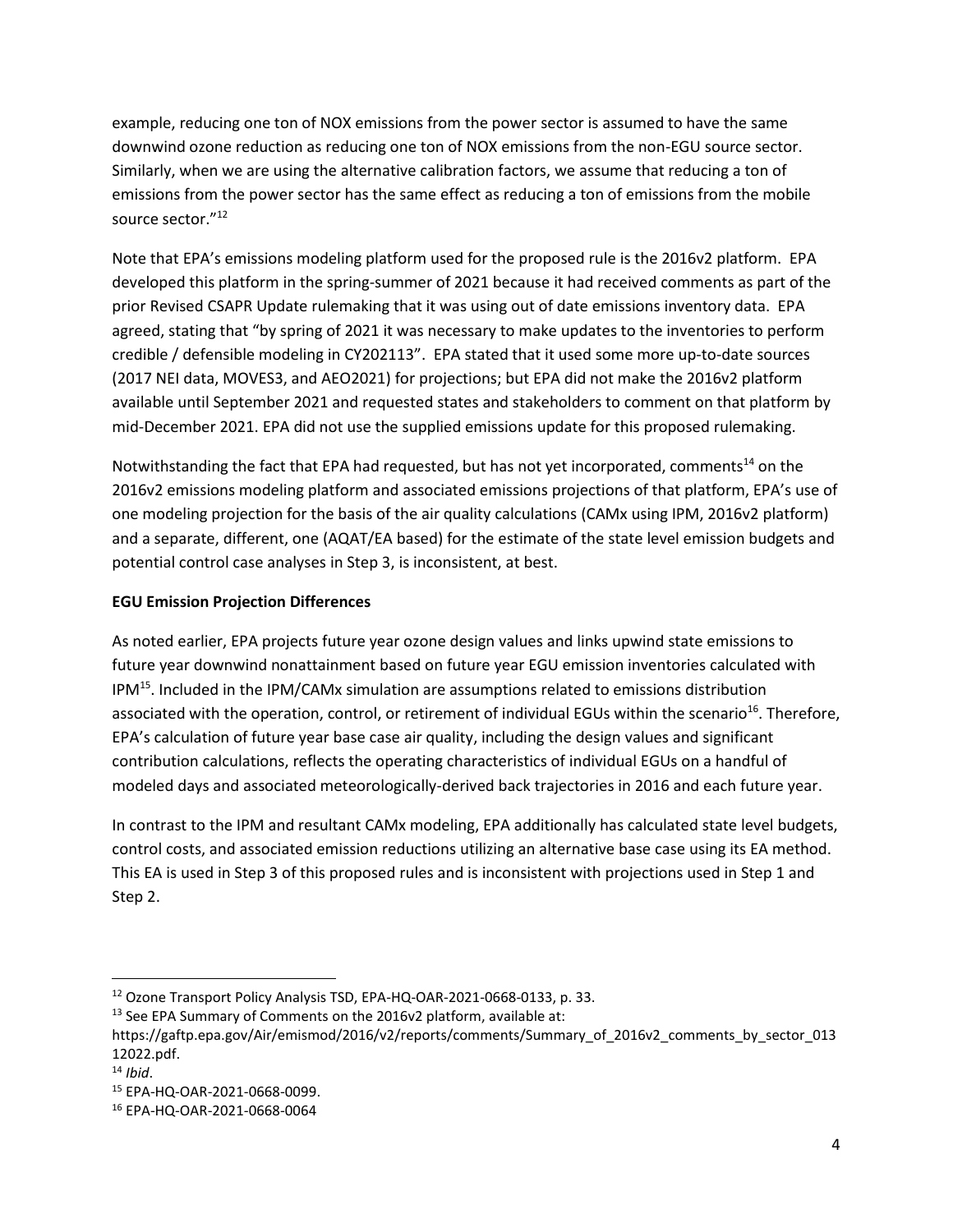EPA's pairing of the CAMx base case air quality results generated by IPM emissions projections with emission changes from the EA approach is fundamentally flawed. Emission changes in the photochemical model alter the reactivity of the atmosphere. Calculated changes in EA-generated emissions will have different ozone formation impacts when applied to air quality projections generated with IPM.

We have identified multiple consistency issues using this Step 3 projection approach.

- 1. The IPM/CAMx-developed calibration factors for AQAT include units operating at certain levels of control or have already been retired as estimated by IPM. These photochemical modelderived calibration factors are based on the specific emissions inventory and unit level operating conditions estimated by IPM.
- 2. The emission reductions calculated with the EA, under the AQAT approach, include changes associated with units that have been retired in the IPM base case simulations. For these IPMretired units and the states in which these units are located, these calibration factors are not applicable as EA generated emission reductions cannot technically be associated with a unit that has been retired. We have identified thousands of ozone season NOx tons that EPA includes as emissions reductions from EGUs that EPA had already modeled as retired in the future base case.
- 3. At multiple units, the resulting emission budgets (post-control) calculated with the EA, under the AQAT approach, are found to be higher than the emissions originally used in the photochemical air quality simulations from IPM/CAMx modeling and used to prepare the calibration factors for the simplified AQAT.
- 4. In multiple states, the resulting emission budgets (post-control) calculated with the EA are found to be higher than the emissions originally used in the AQ modeled base case simulations and used in the calibration factors for the simplified AQAT.

Examples of the inconsistency identified as items 1 and 2 above, are shown in [Table 1](#page-5-0) below. In this comparison, IPM predicts several units from linked upwind states to have zero ozone season operation or to be retired by 2023 (IPM-2023 in table below) as demonstrated with zero NOx emissions. Under the EA/AQAT method, these same units are projected in 2023 to be operating with positive tonnage (EA-2023 in table below), reflecting thousands of tons budgeted during this period.

EPA calculated state emission budgets, emissions reductions and costs, and associated air quality improvement resulting from the various remedy scenarios, emission levels, and operating characteristics using the EA approach methodology. In the EA approach method, EPA assumed the below identified units will be in operation and have emissions which can be reduced via control optimization. EPA then estimated an associated improvement in air quality from the purported emission reduction. This is in direct conflict with EPA's calculation of base case conditions (the CAMx run using IPM), which modeled these units with zero emissions in the base case, prior to any remedy scenario.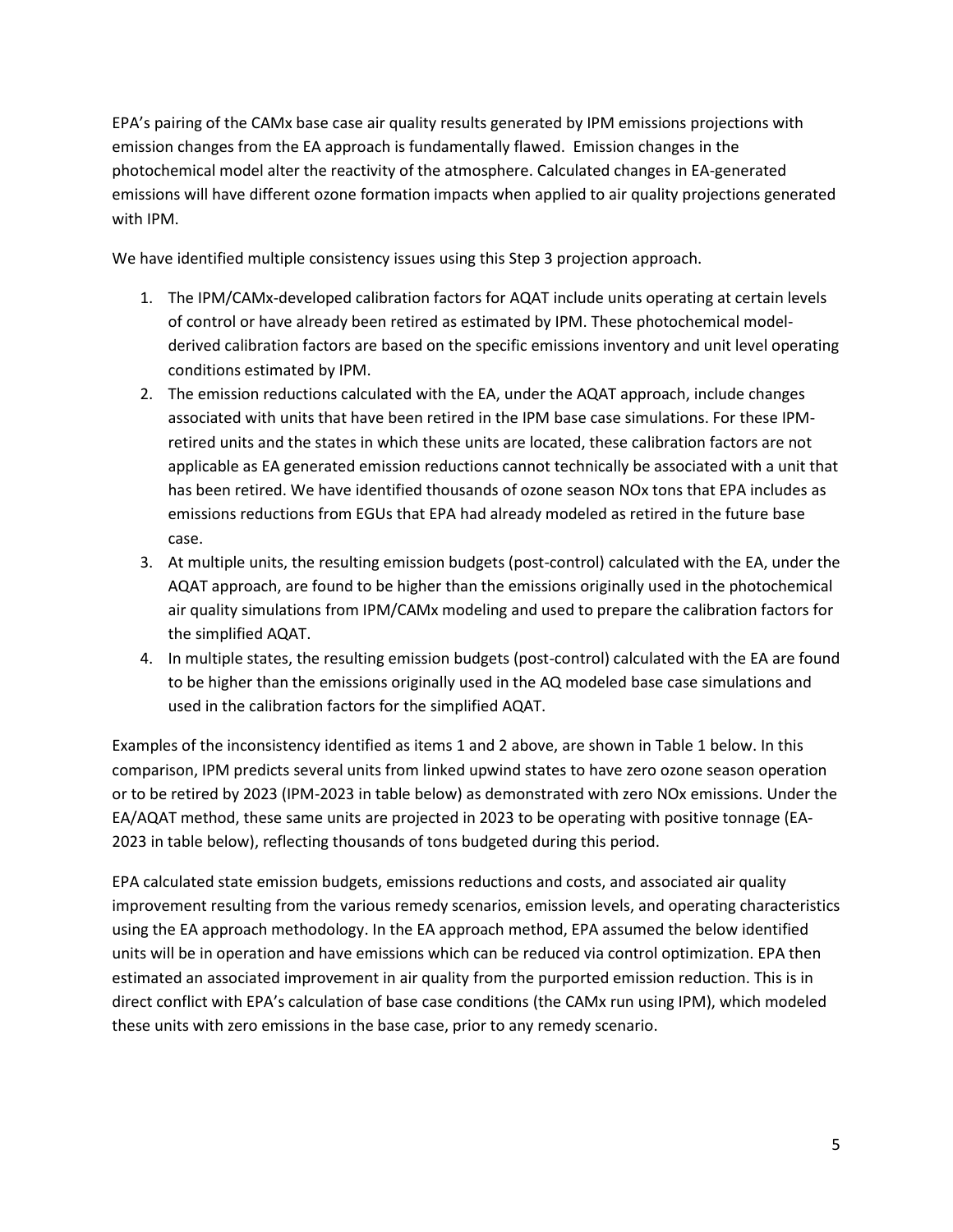|             |              |                   |              |                 |                                     | <b>Ozone Season NOx</b><br><b>Emissions (Tons)</b> |                |
|-------------|--------------|-------------------|--------------|-----------------|-------------------------------------|----------------------------------------------------|----------------|
| <b>FIPS</b> | <b>State</b> | County            | <b>ORISD</b> | <b>BLRID</b>    | <b>Plant Name</b>                   | <b>IPM-2023</b>                                    | EA-2023 Budget |
| 17021       | IL.          | Christian Co      | 876          | $\mathbf{1}$    | <b>Kincaid Generating Station</b>   | 0                                                  | 304            |
| 18051       | IN           | Gibson Co         | 6113         | 4               | Gibson                              | $\Omega$                                           | 531            |
| 18125       | IN           | Pike Co           | 994          | 4               | IPL - Petersburg Generating Station | 0                                                  | 509            |
| 18147       | IN           | Spencer Co        | 6166         | MB1             | Rockport                            | 0                                                  | 800            |
| 18147       | IN           | Spencer Co        | 6166         | MB <sub>2</sub> | Rockport                            | 0                                                  | 886            |
| 18165       | IN           | Vermillion Co     | 1001         | $\mathbf{1}$    | Cayuga                              | 0                                                  | 477            |
| 21015       | KY           | Boone Co          | 6018         | $\overline{2}$  | East Bend                           | 0                                                  | 815            |
| 21183       | KY           | Ohio Co           | 6823         | W1              | D B Wilson                          | 0                                                  | 609            |
| 22077       | LA           | Pointe Coupee Par | 6055         | 2B <sub>3</sub> | Big Cajun 2                         | 0                                                  | 673            |
| 27061       | <b>MN</b>    | Itasca Co         | 1893         | 4               | <b>Boswell Energy Center</b>        | 0                                                  | 826            |
| 27061       | <b>MN</b>    | Itasca Co         | 1893         | $\overline{3}$  | <b>Boswell Energy Center</b>        | 0                                                  | 314            |
| 39095       | OH           | Lucas Co          | 2878         | $\mathbf{1}$    | <b>Bay Shore</b>                    | 0                                                  | 210            |
| 42021       | PA           | Cambria Co        | 10143        | AAB01           | <b>Colver Green Energy</b>          | 0                                                  | 142            |
| 42063       | PA           | Indiana Co        | 3122         | 3               | <b>Homer City</b>                   | 0                                                  | 323            |
| 49015       | UT           | Emery Co          | 6165         | $\mathbf{1}$    | Hunter                              | 0                                                  | 1,298          |
| 49015       | UT           | Emery Co          | 8069         | $\overline{2}$  | Huntington                          | 0                                                  | 1,593          |
| 51195       | <b>VA</b>    | Wise Co           | 56808        | $\overline{2}$  | Virginia City Hybrid Energy Center  | 0                                                  | 143            |
| 54049       | <b>WV</b>    | Marion Co         | 10151        | 1A              | <b>Grant Town Power Plant</b>       | 0                                                  | 73             |
| 55011       | WI           | <b>Buffalo Co</b> | 4271         | <b>B1</b>       | J P Madgett                         | 0                                                  | 341            |
| 55079       | WI           | Milwaukee Co      | 4041         | 8               | South Oak Creek                     | 0                                                  | 223            |
| 56037       | <b>WY</b>    | Sweetwater Co     | 8066         | <b>BW74</b>     | Jim Bridger                         | 0                                                  | 354            |
| 88687       |              |                   | 7790         | $1 - 1$         | <b>Bonanza</b>                      | 0                                                  | 2,098          |

#### <span id="page-5-0"></span>**Table 1. Comparison of 2023 ozone season NOx emissions between IPM and Engineering Analytics method for multiple units located in linked upwind states assumed with no operation in IPM.**

Therefore, using the alternative EA/AQAT approach, emission reductions were improperly applied to states with units that already had no modeled emissions and potential incremental air quality improvement was purported at receptors where none should be estimated.

Like the issue of retirements, alternative non-zero operating levels of emissions have also been identified for many upwind state EGU units using the EA approach[. Table 2](#page-6-0) compares the NOx ozone season emission projections for several EGUs for both the IPM simulation and the EA method. As shown in Table 2, hundreds of tons of ozone season emissions reductions are used in the remedy calculation that have already been reduced beyond budget levels in the IPM air quality simulation. In other words, EPA is claiming air quality improvement from emissions reductions that were already modeled in the future base case. In these cases, EPA is double counting emissions reductions as part of its showing that the proposed rule results in improvement in ozone concentrations at nonattainment monitors.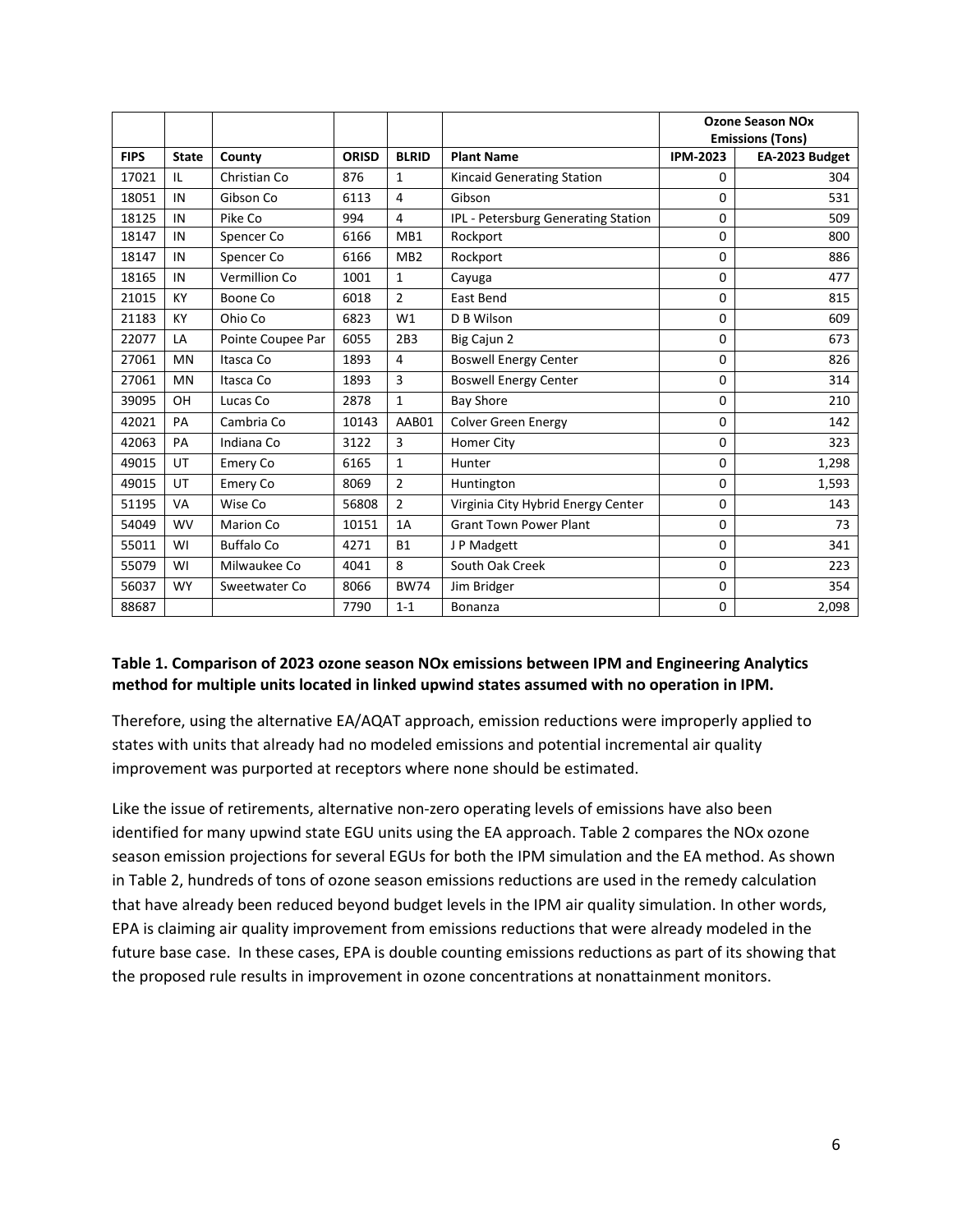|             |              |                   |                                   |              |                | <b>Ozone Season NOx Emissions</b><br>(Tons) |                |
|-------------|--------------|-------------------|-----------------------------------|--------------|----------------|---------------------------------------------|----------------|
| <b>FIPS</b> | <b>State</b> | County            | <b>Plant Name</b>                 | <b>ORISD</b> | <b>BLRID</b>   | <b>IPM-2023</b>                             | EA-2023 Budget |
| 01073       | AL           | Jefferson Co      | James H Miller Jr                 | 6002         | $\overline{2}$ | 491                                         | 782            |
| 01073       | AL           | Jefferson Co      | James H Miller Jr                 | 6002         | 4              | 481                                         | 760            |
| 05063       | <b>AR</b>    | Independence Co   | Independence                      | 6641         | $\overline{2}$ | 1,012                                       | 1,515          |
| 17021       | IL.          | Christian Co      | <b>Kincaid Generating Station</b> | 876          | $\overline{2}$ | 24                                          | 315            |
| 26115       | MI           | Monroe Co         | Monroe                            | 1733         | $\overline{2}$ | 115                                         | 594            |
| 26115       | MI           | Monroe Co         | Monroe                            | 1733         | $\mathbf{1}$   | 116                                         | 609            |
| 26139       | MI           | Ottawa Co         | J H Campbell                      | 1710         | 3              | 473                                         | 751            |
| 40133       | OK           | Seminole Co       | Seminole (2956)                   | 2956         | 3              | 59                                          | 331            |
| 47161       | <b>TN</b>    | <b>Stewart Co</b> | Cumberland                        | 3399         | $\mathbf{1}$   | 230                                         | 818            |
| 47161       | <b>TN</b>    | <b>Stewart Co</b> | Cumberland                        | 3399         | $\overline{2}$ | 226                                         | 893            |
| 48395       | <b>TX</b>    | Robertson Co      | Oak Grove                         | 6180         | $\mathbf{1}$   | 774                                         | 1,125          |
| 48395       | <b>TX</b>    | Robertson Co      | Oak Grove                         | 6180         | $\overline{2}$ | 757                                         | 1,099          |
| 49015       | UT           | Emery Co          | Hunter                            | 6165         | $\overline{2}$ | 359                                         | 1,360          |
| 49015       | UT           | Emery Co          | Hunter                            | 6165         | $\overline{3}$ | 1,236                                       | 1,777          |
| 49027       | UT           | Millard Co        | Intermountain                     | 6481         | 1SGA           | 1,604                                       | 2,316          |
| 49027       | UT           | Millard Co        | Intermountain                     | 6481         | 2SGA           | 1,724                                       | 2,436          |
| 55021       | WI           | Columbia Co       | Columbia                          | 8023         | $\overline{2}$ | 191                                         | 711            |
| 56031       | <b>WY</b>    | Platte Co         | Laramie River                     | 6204         | $\mathbf{1}$   | 289                                         | 764            |

### <span id="page-6-0"></span>**Table 2. Comparison of 2023 ozone season NOx emissions between IPM and Engineering Analytics method for multiple units located in linked upwind states.**

Here we note that instead of being modeled with zero emissions in the photochemical air quality modeling base case, these units had different emissions (either higher or lower) that would have impacted the calibration of the simplified AQAT. Again, incremental emission reductions calculated using the EA method would have been inappropriately applied within the impacted states.

Finally, we recognize that from these findings, multiple states have aggregate EGU emissions from the EA calculated base and budget allocation that are greater than the base case modeled IPM estimates and vice-versa. Again, emission reductions calculated using the EA projections are not consistent with the IPM-based emissions used in the air quality modeling, significant contribution calculations, and that were used to "calibrate" the simplified AQAT. Running the photochemical model with these different emissions would influence the reactivity of the model and emission changes would result in different ozone impacts[.](#page-7-0)

[Table 3](#page-7-0) presents a comparison of the ozone season NOx emissions modeled for EGUs using the 2023 (IPM-derived) platform compared to the EA generated 2023 base case and budget cases.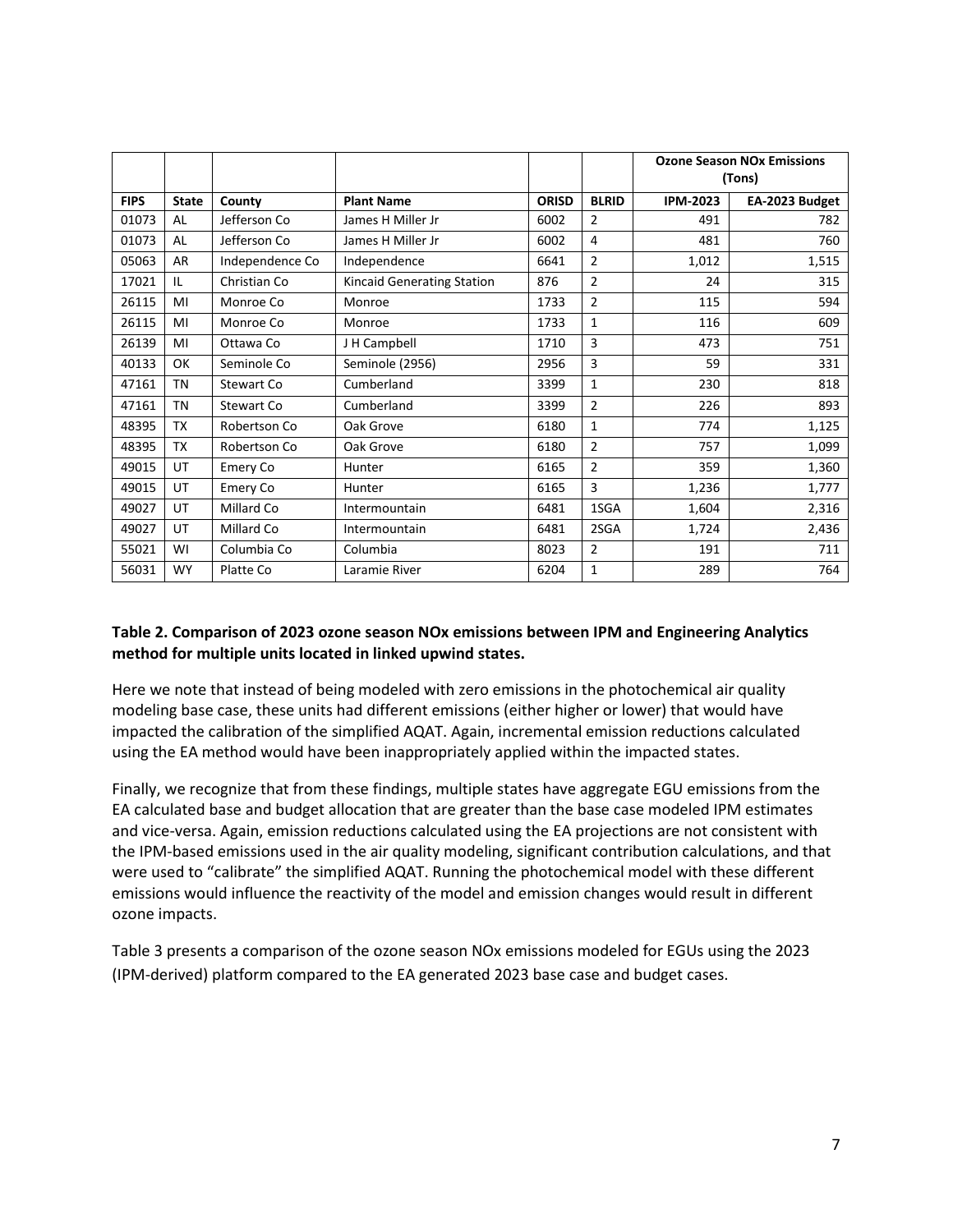|                    | Ozone Season EGU NOx Emissions (Tons) 17 |                |                         |  |  |  |  |
|--------------------|------------------------------------------|----------------|-------------------------|--|--|--|--|
| <b>State</b>       | 2023 (IPM) <sup>18</sup>                 | Base 2023 (EA) | <b>Budget 2023 (EA)</b> |  |  |  |  |
| AL                 | 5,329                                    | 6,648          | 6,364                   |  |  |  |  |
| AR                 | 6,250                                    | 8,955          | 8,889                   |  |  |  |  |
| DE                 | 233                                      | 423            | 384                     |  |  |  |  |
| IL                 | 14,707                                   | 7,662          | 7,364                   |  |  |  |  |
| IN                 | 17,174                                   | 12,351         | 11,151                  |  |  |  |  |
| KY                 | 8,222                                    | 13,900         | 11,640                  |  |  |  |  |
| LA                 | 9,377                                    | 9,987          | 9,312                   |  |  |  |  |
| MD                 | 2,778                                    | 1,208          | 1,187                   |  |  |  |  |
| MI                 | 14,161                                   | 10,737         | 10,718                  |  |  |  |  |
| MN                 | 7,293                                    | 4,207          | 3,921                   |  |  |  |  |
| <b>MO</b>          | 15,229                                   | 20,094         | 11,857                  |  |  |  |  |
| MS                 | 3,046                                    | 5,097          | 5,024                   |  |  |  |  |
| <b>NJ</b>          | 2,490                                    | 915            | 799                     |  |  |  |  |
| <b>NV</b>          | 561                                      | 2,346          | 2,280                   |  |  |  |  |
| <b>NY</b>          | 7,325                                    | 3,927          | 3,763                   |  |  |  |  |
| OH                 | 16,286                                   | 10,295         | 8,369                   |  |  |  |  |
| OK                 | 9,844                                    | 10,463         | 10,265                  |  |  |  |  |
| PA                 | 14,139                                   | 12,242         | 8,855                   |  |  |  |  |
| <b>TN</b>          | 2,497                                    | 4,319          | 4,234                   |  |  |  |  |
| TX                 | 42,521                                   | 40,860         | 38,284                  |  |  |  |  |
| UT                 | 9,194                                    | 15,500         | 14,981                  |  |  |  |  |
| VA                 | 4,696                                    | 3,415          | 3,090                   |  |  |  |  |
| WI                 | 4,409                                    | 5,933          | 5,963                   |  |  |  |  |
| <b>WV</b>          | 17,620                                   | 14,686         | 12,478                  |  |  |  |  |
| <b>WY</b>          | 6,588                                    | 10,191         | 9,125                   |  |  |  |  |
| <b>Grand Total</b> | 241,969                                  | 236,361        | 210,297                 |  |  |  |  |

# <span id="page-7-0"></span>**Table 3. Comparison of 2023 ozone season NOx emissions between IPM and Engineering Analytics method for proposed rule states.**

Regardless of how much "calibration" is conducted by EPA in attempting to scale EA generated emission budgets to the IPM-generated air quality results, and therefore ozone improvements, it is unlikely that most of these significant differences in ozone season emissions could be overcome*. In fact, the emissions delta associated with the reduction in NOx between the EA generated base and budget is oftentimes far outweighed by the difference in the CAMx-modeled base case and the EA base case from which incremental reductions were assumed.*

Throughout all of the CSAPR rules to date, and prior interstate transport actions, the EPA has used IPM at Steps 1 and 2 because it is "best suited for projecting emissions in an airshed, at projecting emissions for time horizons more than a few years out (for which changes would not yet be announced and thus projecting changes is critical), and for scenarios where the assumed change in emissions is not being codified into a state emissions reduction requirement."<sup>19</sup> Using IPM at Steps 1 and 2 helps the EPA avoid

<sup>17</sup> EPA-HQ-OAR-2021-0668-0133, Table B-6.

<sup>18</sup> https://gaftp.epa.gov/Air/emismod/2016/v2/2023emissions/

<sup>19</sup> 87 FR 20064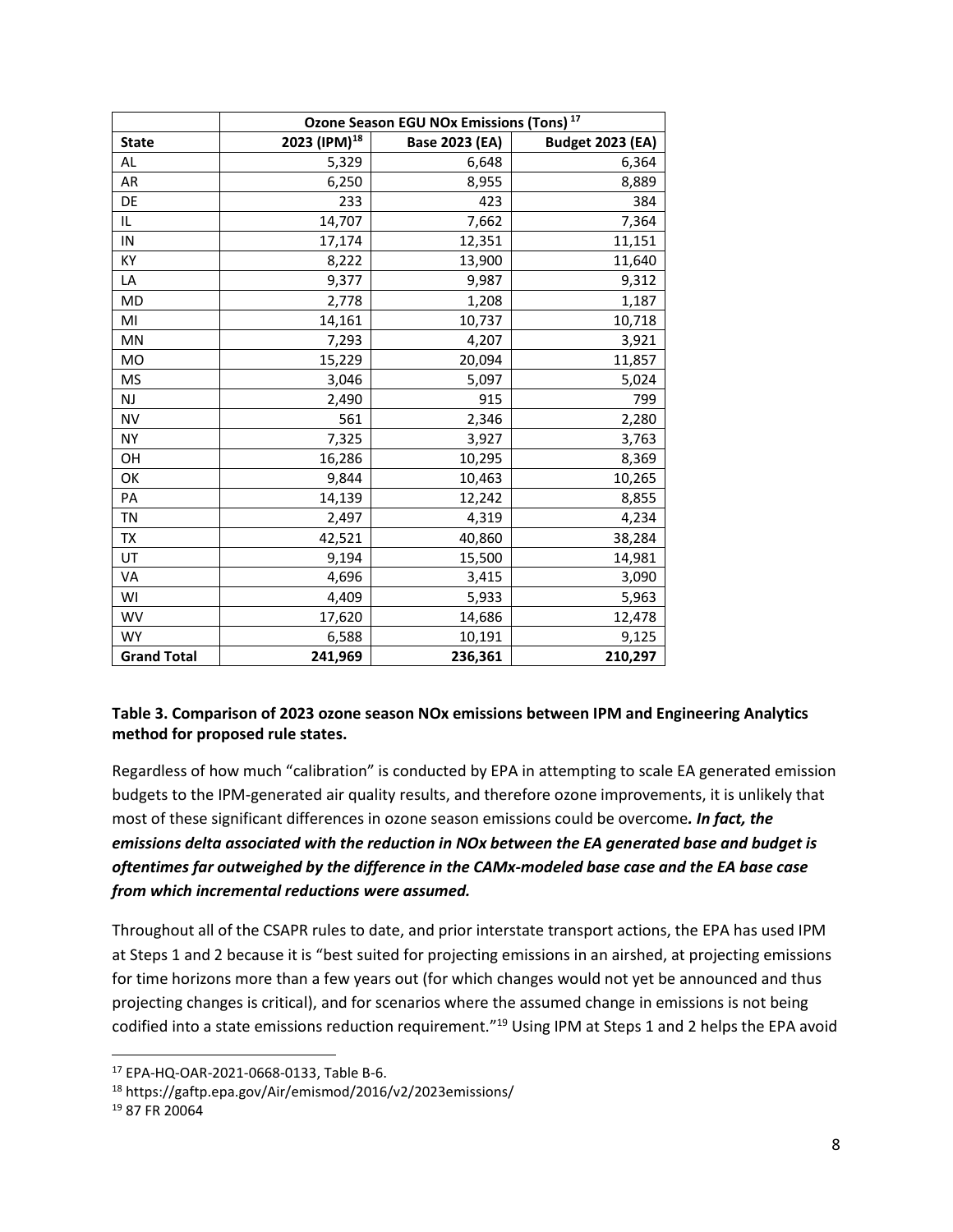overstating future year receptor values (Step 1) and future year linkages (Step 2) by reflecting reductions anticipated to occur within the airshed in the relevant timeframe.

EPA notes that EA has been used "for Step 3 state-level emissions reduction estimates in CSAPR rulemaking, because at that step EPA is dealing with more geographic granularity (state-level as distinguished from regional air shed), more near-term (as distinguished from medium-term) assessments, and scenarios where reduction estimates are codified into regulatory requirements."<sup>20</sup> Using the Engineering Analytics tool at this step, EPA says, "ensures that the EPA is not codifying into the base case, and consequently into state emissions budgets, changes in the power sector that are merely modeled to occur rather than announced by real-world actors."<sup>21</sup>

While that goal is laudable, EPA's approach introduces another major inconsistency. Because the air quality modeling results from IPM are at the unit (sub-state) level to calculate significant contribution values, it is arbitrary that EPA has selected to use an alternative emission projection to determine an optimized control case cost which does not include the same assumptions as the air quality base case. The Step 2 significant contribution is at a state level of contribution and assumes certain levels of operation, control, and/or retirement for units within the regulated region as predicted by IPM. In contrast, the EA projection assumes an alternative level of operation, control, and/or retirement for units for the same period (2023 or 2026). EPA then uses these EA-based controls to calculate a projected emission improvement and control costs resulting from the remedy case, without ever reprocessing and modeling the resulting emissions with a photochemical model to determine the air quality improvement or consistency with the IPM-generated results.

EPA should have determined the single best way to estimate future year EGU emissions and then used that method to conduct photochemical modeling for the future case and for any potential additional controls on that future case. That approach would have been consistent with guidance and prevented inconsistent EGU forecasts from being used in multiple steps of the analysis and would have provided a more definitive picture of air quality changes, updated state-receptor linkages, and ozone concentration changes using consistent methods and data across Steps 1, 2, and 3 of the transport framework.

# **AQAT Calibration for Ozone Policy Assessment**

As an extension to the 2026 base case source apportionment runs for EGUs and non-EGUs, EPA conducted a state-by-state source apportionment model run for 2026 in which NOx emissions from EGUs and non-EGUs were cut by 30 percent.<sup>22</sup> The outputs from this run were used to inform the development of additional "calibration" factors for use in the ozone policy assessment for this proposed rule.<sup>23</sup> In addition, EPA calculated contribution metric values at individual monitoring sites from the tags

<sup>20</sup> *Ibid*.

<sup>21</sup> *Ibid*.

<sup>22</sup> EPA-HQ-OAR-2021-0668-0099

<sup>23</sup> EPA-HQ-OAR-2021-0668-0133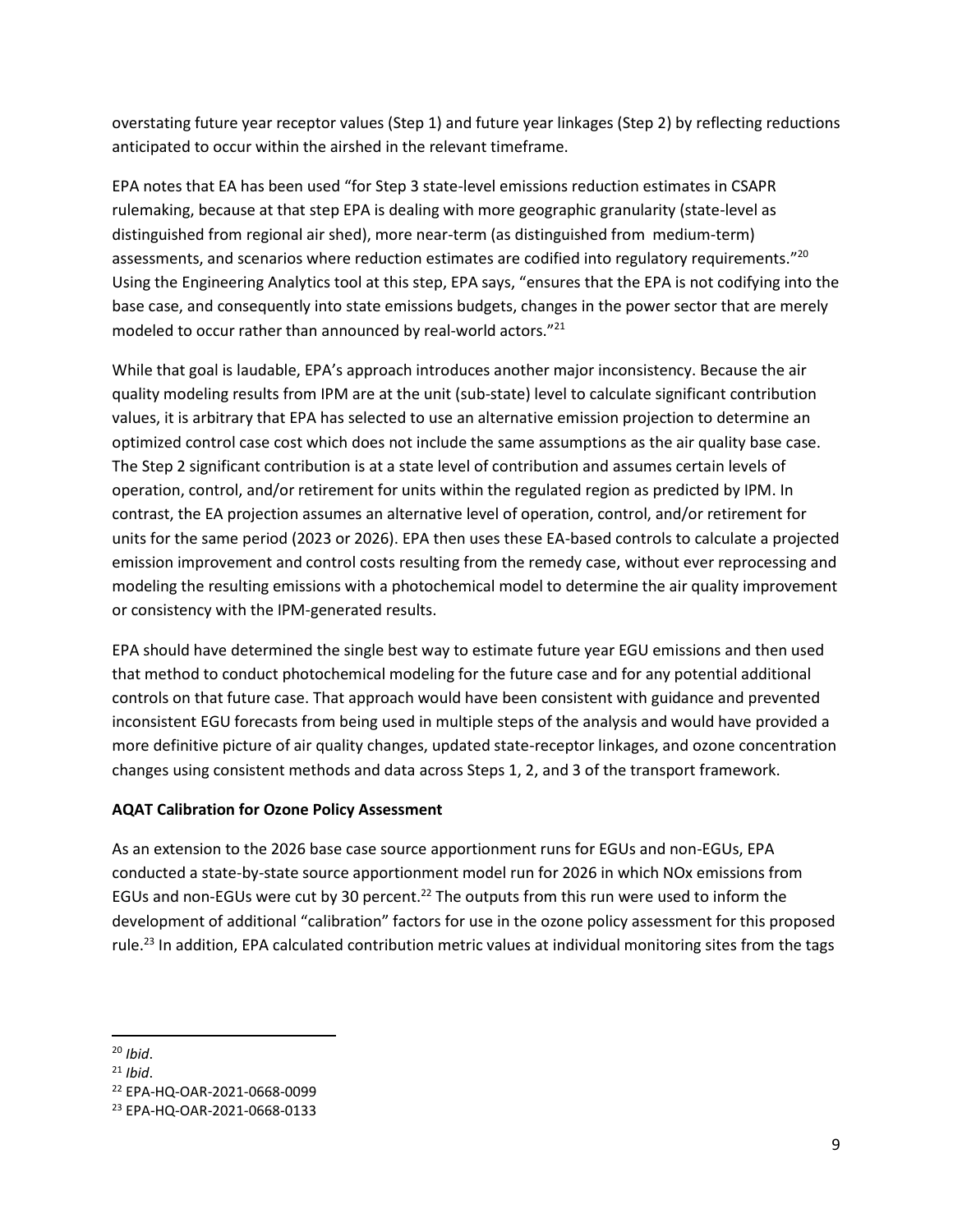in the state-EGU and state-non-EGU source apportionment runs as well as the 30 percent EGU+Non-EGU NOx sensitivity run.<sup>24</sup>

A common concern across the comments above is the inconsistent use of emission projections and operating characteristics for individual sources. Similarly, EPA's use of an across-the-board EGU and non-EGU 30% NOx reduction makes two assumptions that further complicate the science behind the analysis.

First, EPA has included potential emission reductions, calculated outside of the photochemical modeling input stream, at facilities where controls have already been installed and/or IPM has assumed units to not be in operation.<sup>25</sup> By calculating Step 1 and Step 2 metrics using one set of operating conditions (IPM) and then applying potential emission reductions using an alternative set of operating conditions (EA) at many facilities in the impacted modeling domain, EPA chooses to ignore its own recognition of non-linear ozone formation and the temporal and spatial uniqueness of emission source impact on downwind concentrations. As noted above, EPA recognizes that photochemical modeling is the best way to estimate the impacts of projected reductions, and use of AQAT is not comparable in its ability to project air quality impacts.

In the RIA to this proposed rule, EPA acknowledges that ozone is a secondary pollutant, meaning that it is formed through a series of complex chemical reactions which are highly dependent on the relative concentrations of precursors, ozone and other reactants or inhibitors at all levels of the atmosphere at any specific time. As a result of the physical meteorological processes and time necessary for precursors to mix in the atmosphere and for these reactions to occur, ozone is typically not highest at the location of the precursor emissions but rather peaks at some distance downwind of those emissions sources. The spatial gradients of ozone depend on a multitude of factors including the spatial patterns of NOx and VOC emissions (both anthropogenic and biogenic) and the meteorological conditions on a particular day. Thus, on any individual day, high ozone concentrations may be found in narrow plumes downwind of specific point sources, may appear as urban outflow with large concentrations downwind of urban source locations, or may have a more regional signal.

EPA's failure to use a consistent inventory for pre- and post-control scenarios influences both the magnitude and spatial distribution of emissions within the modeling domain and ozone season episode analyzed in this proposed rule.

Second, the downwind air quality improvement estimated by EPA's use of the simplified AQAT is assumed to be indifferent to the source sector or the location of the emission source within the state where the ton of emissions was reduced. For example, under the AQAT approach, reducing one ton of NOx emissions from the power and industrial source sector is assumed to have the same downwind ozone reduction as reducing one ton of NOX emissions from the mobile source sector. This "one ton equals one ton" estimate is demonstrably false as it grossly over-simplifies the non-linear chemistry of ozone formation and change associated with emission reductions. The EA method also ignores

<sup>24</sup> *Id*.

<sup>25</sup> EPA-HQ-OAR-2021-0668-0064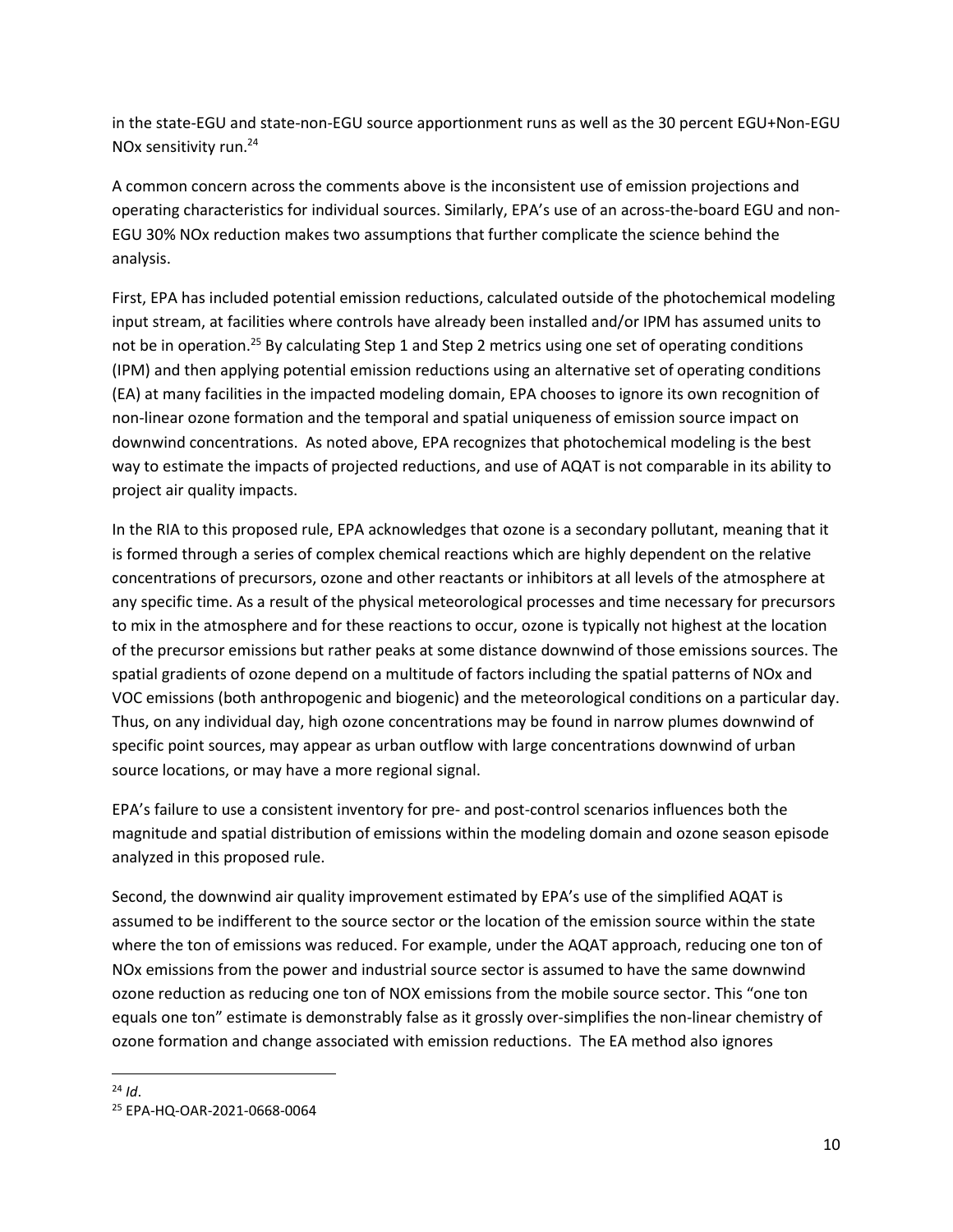important source characteristics (i.e., emissions from the power sector are largely from tall stacks in comparison to other types of source emissions which can be released at ground level). The change in air quality associated with emission reductions is highly dependent on the source and location of the emission reductions and this over simplification in the AQAT methodology is further exacerbated by the use of multiple inventories for the various steps of the rulemaking process.

While EPA tries to further "calibrate" the simplified AQAT to account for this discrepancy, the matter cannot adequately be addressed without additional photochemical modeling using the unique temporal-spatial patterns of the emission inventories consistently throughout each of the proposed rule's steps. Ultimately, one is left with emission reduction to ozone concentration change ratios and resulting ozone improvement estimates that are not reliable and have no basis in the air quality modeling analysis upon which the EPA relies upon as a basis for the proposed FIP.

# **AQAT Use for Cost-Benefit Calculation**

EPA notes that state-sector source apportionment modeling was performed for 2026 to obtain contributions from EGUs and from non-EGU point sources in each state at each monitoring site, nationwide.<sup>26</sup> In the EGU run, EPA tagged emissions from the "ptegu" emissions source sector in each state and on tribal lands. In addition to the state and tribal tags, there were separate tags for initial and boundary conditions, biogenics, as well as a tag the included the total of all other emissions within the modeling domain. For the non-EGU run EPA tagged the emissions from sources in the "ptnonipm" sector plus emissions from Pipeline Transportation of Natural Gas and Basic Chemical Manufacturing.

As described in Chapter 3 of the RIA, the outputs from the state-sector modeling were used to construct spatial fields of ozone season (April through September) mean Maximum Daily 8 Hour Average (MDA8) ozone concentrations to support the cost-benefit analysis of alternative EGU and non-EGU control cases.<sup>27</sup> This use of the entire April through September mean MDA8 is contrary to EPA's guidance which states that the photochemical modeling results for the highest days should be used in assessing future ozone levels<sup>28</sup>. This use of the entire April through September average and comparison back to the photochemical model derived ozone forecast using just the top modeled days is yet another level of inconsistency in EPA's use of the simplified AQAT tool.

EPA also notes a limitation in using this scaling method "is that the source apportionment contributions represent the spatial and temporal distribution of the emissions from each source tag as they occur in the 2026 modeled case. Thus, the contribution modeling results do not allow us to represent any changes to "within tag" spatial distributions. As a result, the method does not account for any changes of spatial patterns that would result from changes in the relative magnitude of sources within a source tag in the scenarios investigated here." <sup>29</sup> This is a significant deficiency.

<sup>26</sup> EPA-HQ-OAR-2021-0668-0099

<sup>27</sup> RIA, Chapter 3, EPA-HQ-OAR-2021-0668-0151.

<sup>28</sup> EPA-HQ-OAR-2021-0668-0072

<sup>29</sup> EPA-HQ-OAR-2021-0668-0151 , pp. 3-17.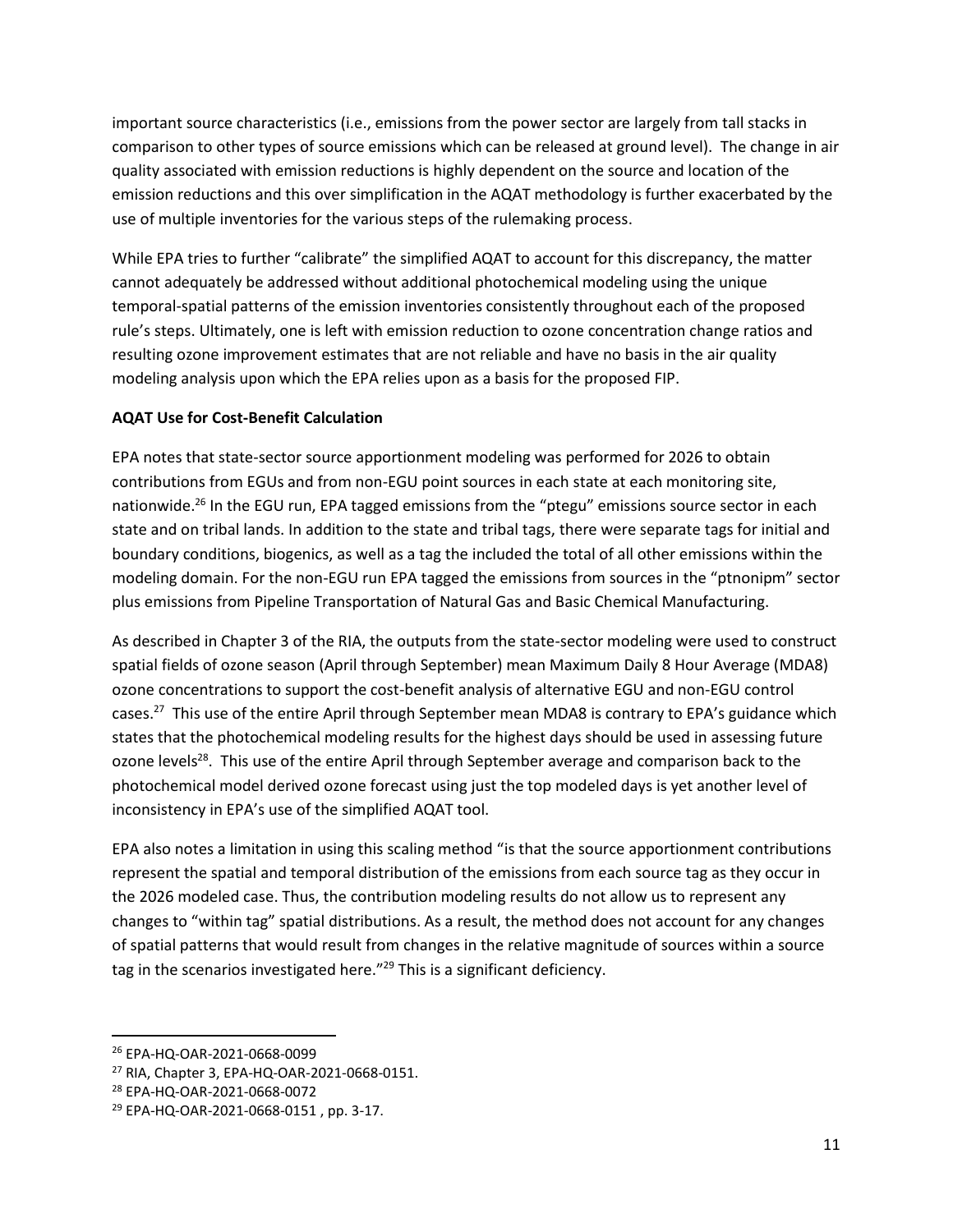There is also a discrepancy between the non-EGU emissions estimates modeled in the 2023 and 2026 base case simulations and the identification of impactful industries and potential control of these industries outlined in the RIA. As discussed in the Emission Inventory TSD,<sup>30</sup> emissions for 2023 and 2026 were based on a 2016 modeling platform and projected to each future year assuming specific levels of economic and environmental constraints. The future year design values, significant contribution calculations, and impactful industry determinations were based on unique operating and emissions conditions for the non-EGU sector using the 2023 modeling platform. However, like the state budget establishment method described earlier, EPA chose to use an alternative data set of emissions for the screening assessment and calculation of impacts of the regulatory cases for non-EGUs. In contrast to using the same 2023 and 2026 projection year inventories developed using EPA's Control Strategy Tool  $(COST)^{31}$  and used for the base case air quality simulations within the photochemical model run, EPA has chosen an independent data source for the impactful industry screening assessment.

### Specifically, EPA notes:

"Using the projected inventory also introduced challenges associated with the growth of emissions at sources over time. EPA determined that the 2019 inventory was appropriate because it provided a more accurate prediction of potential near term emissions reductions. In switching to the 2019 inventory, however, we did not account for any growth or decrease in emissions that might occur at individual units. Because the controls applied by CoST have efficiencies, or percent reductions, **this means we could be overor under-estimating the emission reductions and their ppb impacts**." 32

# (Emphasis added.)

As discussed above, EPA establishes a base set of nonattainment and linkage metrics using a unique configuration of CoST-derived 2023 source-based operation and characteristics within the base case photochemical modeling simulation and then chooses to apply an alternate set of potential control measures based on a completely different source of emissions data (e.g., the 2019 National Emissions Inventory). EPA states that the screening assessment for non-EGUs is not intended to be a replacement for unit-specific analysis that fully evaluates the feasibility of potential incremental controls on non-EGUs in the named sectors but is to be used only for illustrative control strategy analysis. Regardless, the emission reductions, purported air quality improvements, and costs of this step are used by EPA to further justify non-EGU controls in the proposed rule<sup>33</sup>.

<sup>30</sup> EPA-HQ-OAR-2021-0668-0064

<sup>31</sup> See: https://www.epa.gov/economic-and-cost-analysis-air-pollution-regulations/cost-analysis-modelstools-airpollution

<sup>32</sup> EPA-HQ-OAR-2021-0668-0150, Footnote 21.

<sup>33</sup> See: https://www.epa.gov/system/files/documents/2022-03/nonegu-reductions-ppb-impacts-2015-o3 transport-fip-final-memo.pdf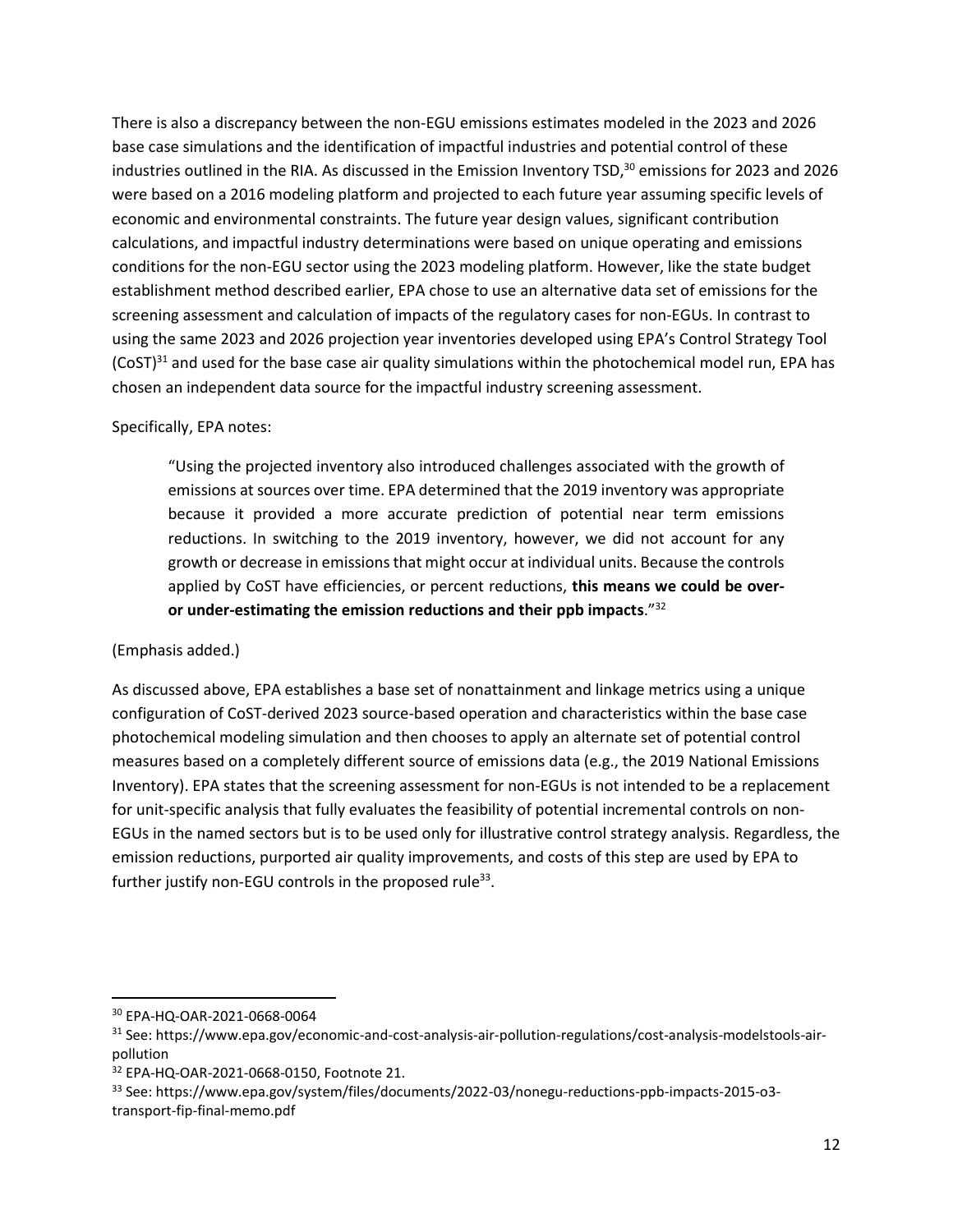#### **EPA's Projected Impacts on DV and Downwind Contributions**

Overall, in 2023, the estimated ozone reductions using the AQAT approach from the proposed, more stringent, and less stringent control cases are projected to be less than 0.1 ppb at most receptors.<sup>34</sup> The exceptions are at certain receptors in Connecticut, Illinois, Texas, and Utah where the projected ozone reductions are between 0.1 and 0.2 ppb.<sup>35</sup> In 2026 the largest reductions in ozone from the proposed control strategy are estimated at the two receptors in Texas (i.e., Brazoria County and Harris County, where the average reduction is 1.3 ppb).<sup>36</sup>

Using the simplified and error filled AQAT methodology, EPA found that in 2026, 19 of the 24 linked upwind states are estimated to have their downwind contribution to ozone reduced by 0.01 ppb or more to at least one receptor. In 12 of these 19 states, the largest estimated reduction in downwind ozone contribution is at least 0.05 ppb. In half of these 12 states, the largest estimated reduction in downwind ozone contribution is 0.10 ppb or more.

For all linked states, in all years, across all cost threshold levels, **EPA did not see any instances where all the state's contributions dropped below 1% of the NAAQS assessed across all its linkages to remaining downwind receptors**. That is, for a single receptor, if a state was linked to that receptor in the base case for that year the state almost always remained linked with a contribution greater than or equal to 1% of the NAAQS at all cost threshold levels.<sup>37</sup>

In the end, the application of the simplified AQAT demonstrates that maximum estimated air quality improvements at downwind receptors improves by no more than tenths of a ppb at any receptor and that no upwind state linkage was broken to downwind states. A remedy to downwind nonattainment was not generated and significant contribution from upwind states was not removed because of the analysis from controls under this proposed rule.

# **No Comparison to Air Quality Modeling Result of Final Remedy**

As described earlier, EPA chose to ignore their own guidance and used the simplified AQAT methodology to assess the air quality impacts of various emission control strategies, including the final proposed control case proposed in the rule. At no time in this proposed rulemaking did EPA run a full photochemical model simulation accounting for the source and region-specific reductions that considers the unique temporal-spatial characteristics in emissions to evaluate the air quality change associated with the final proposed control case.

As documented above, as part of the multi-step data population, calibration, and additional adjustment of the simplified AQAT, EPA has complicated and compromised individual steps and incremental adjustments which lead to their final findings and control decisions.

<sup>34</sup> EPA-HQ-OAR-2021-0668-0151, p. 3B-6.

<sup>35</sup> *Ibid*.

<sup>36</sup> *Ibid*.

<sup>37</sup> EPA-HQ-OAR-2021-0668-0133, p. 48.